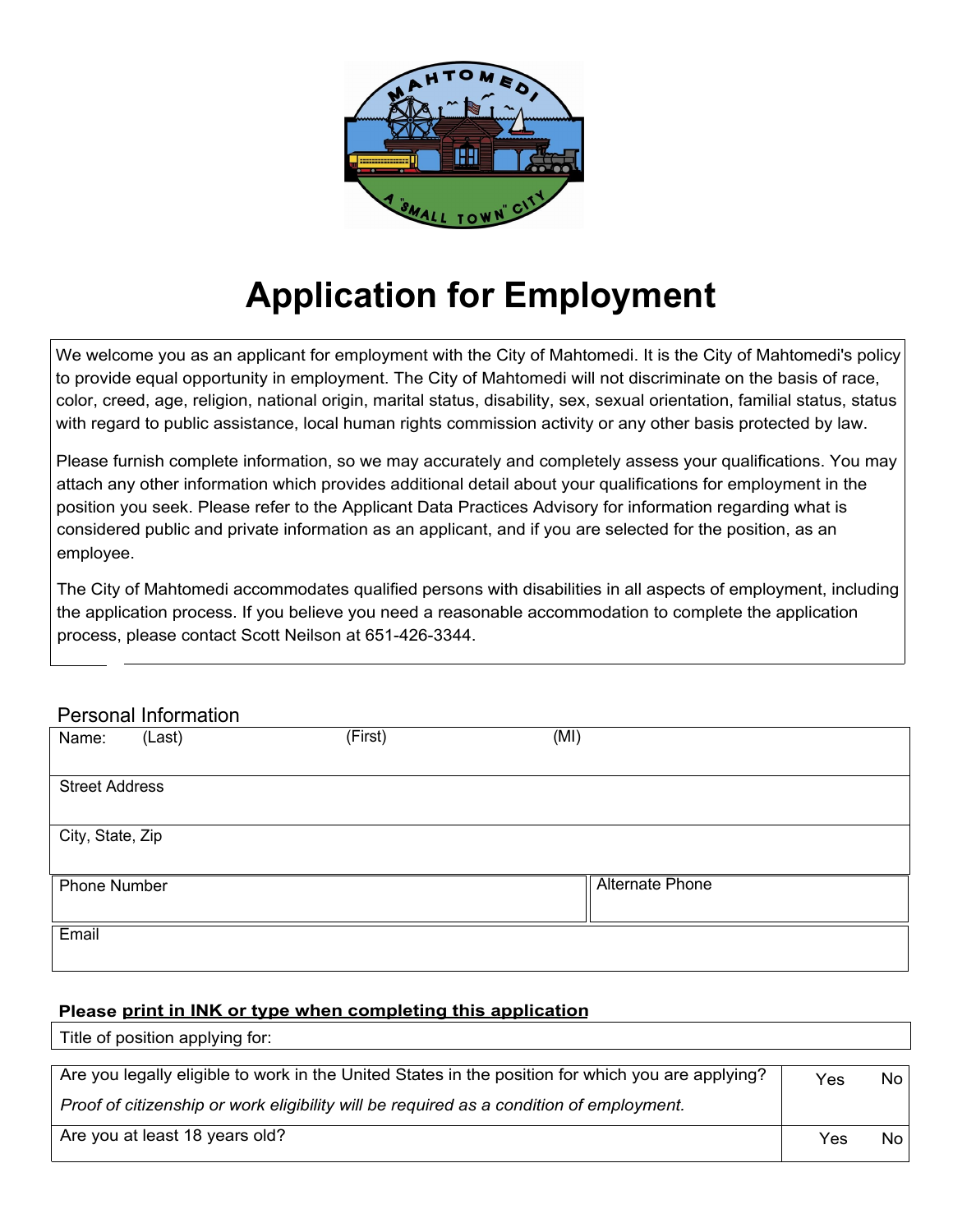### **Educational Information**

| <b>Check the highest grade completed</b> |                                 |                       |                     |  |
|------------------------------------------|---------------------------------|-----------------------|---------------------|--|
| 2 3 4 5 6 7 8                            | $11 \quad 12$<br>9<br>10<br>GED | 13<br>-16<br>15<br>14 | MS.<br>PHD JD<br>МA |  |
| Grade School                             | <b>High School</b>              | College/Technical     | Graduate            |  |
| Did you graduate:                        | Yes<br>No                       | Yes<br>No             | Yes<br>No           |  |
| (Please check)                           | <b>High School</b>              | College/Technical     | Graduate JD         |  |

| <b>School Name</b>   | <b>Address</b> | <b>Course of study</b> | <b>Degree</b> |
|----------------------|----------------|------------------------|---------------|
| High School:         |                |                        |               |
|                      |                |                        |               |
|                      |                |                        |               |
| College:             |                |                        |               |
|                      |                |                        |               |
|                      |                |                        |               |
| Graduate School:     |                |                        |               |
|                      |                |                        |               |
| TechnicalNocational: |                |                        |               |
|                      |                |                        |               |
|                      |                |                        |               |
| Other:               |                |                        |               |
|                      |                |                        |               |
|                      |                |                        |               |
| Other:               |                |                        |               |
|                      |                |                        |               |
|                      |                |                        |               |

List any other courses, seminars, workshops, or training you have that may provide you with skills related to this position:

List any current licenses, registrations, or certificates you possess which may be related to this position: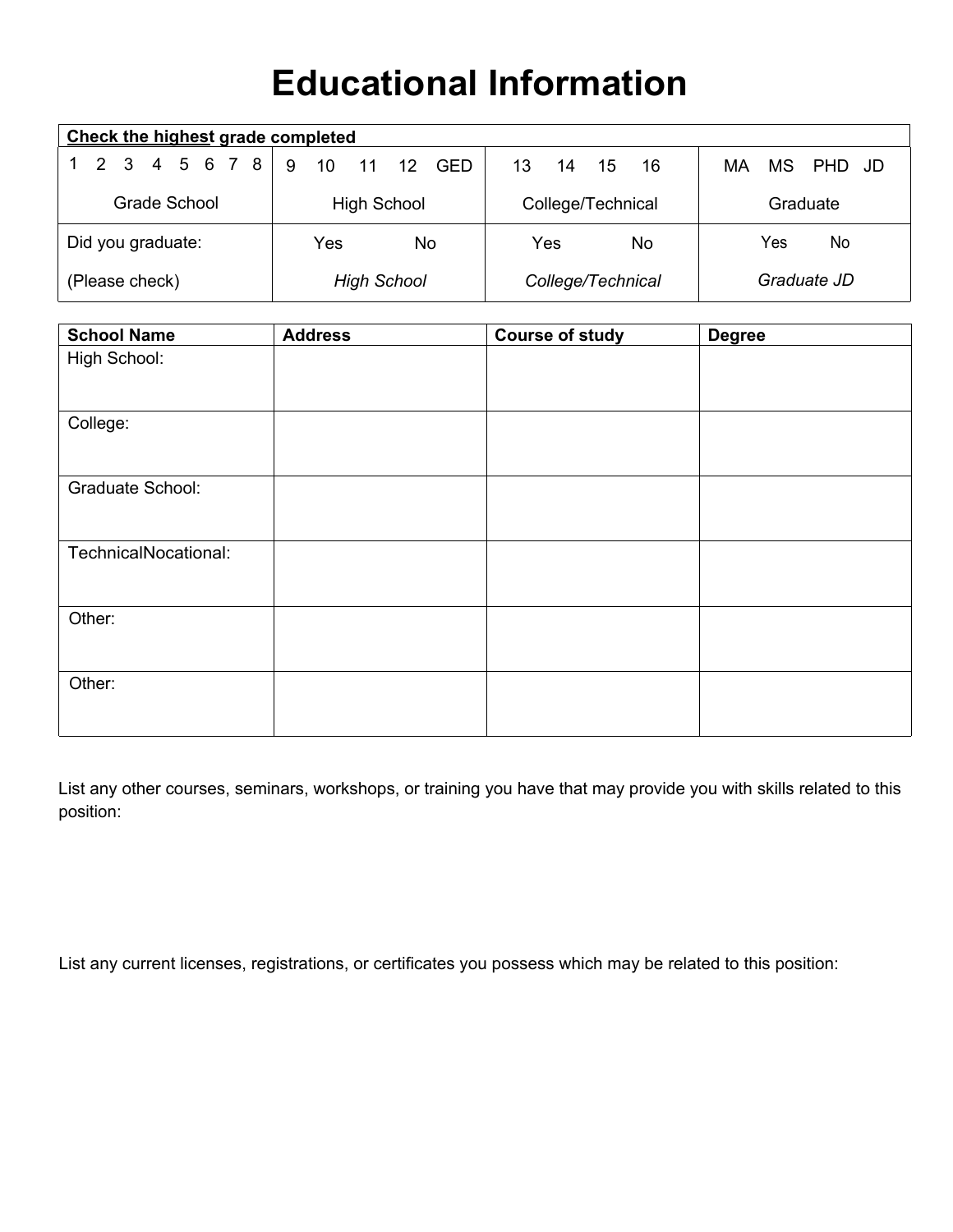### **Employment Experience**

List present or most recent employer first. Please note "see resume" is not an acceptable response for any entries on this application. Resumes will only be considered in addition to, but not in lieu of, this application.

| Company                           | Hrs/Week<br>Name of last supervisor    |                        |
|-----------------------------------|----------------------------------------|------------------------|
| <b>Address</b>                    | <b>Start Date</b>                      | <b>Starting Salary</b> |
| City, State, Zip                  | <b>Final Salary</b><br><b>End Date</b> |                        |
| <b>Phone Number</b>               | Last job title                         |                        |
| Reason for leaving (be specific): |                                        |                        |
| Describe your work in this job:   |                                        |                        |

| วver<br>- M21<br>we.<br>mis<br>contac<br>או<br>emr<br>.<br>$\sim$<br>___ | uc | $\sim$ |  |  |
|--------------------------------------------------------------------------|----|--------|--|--|
|                                                                          |    |        |  |  |

| Company                           | Hrs/Week<br>Name of last supervisor |                        |
|-----------------------------------|-------------------------------------|------------------------|
| <b>Address</b>                    | <b>Start Date</b>                   | <b>Starting Salary</b> |
| City, State, Zip                  | <b>End Date</b>                     | <b>Final Salary</b>    |
| <b>Phone Number</b>               | Last job title                      |                        |
| Reason for leaving (be specific): |                                     |                        |
| Describe your work in this job:   |                                     |                        |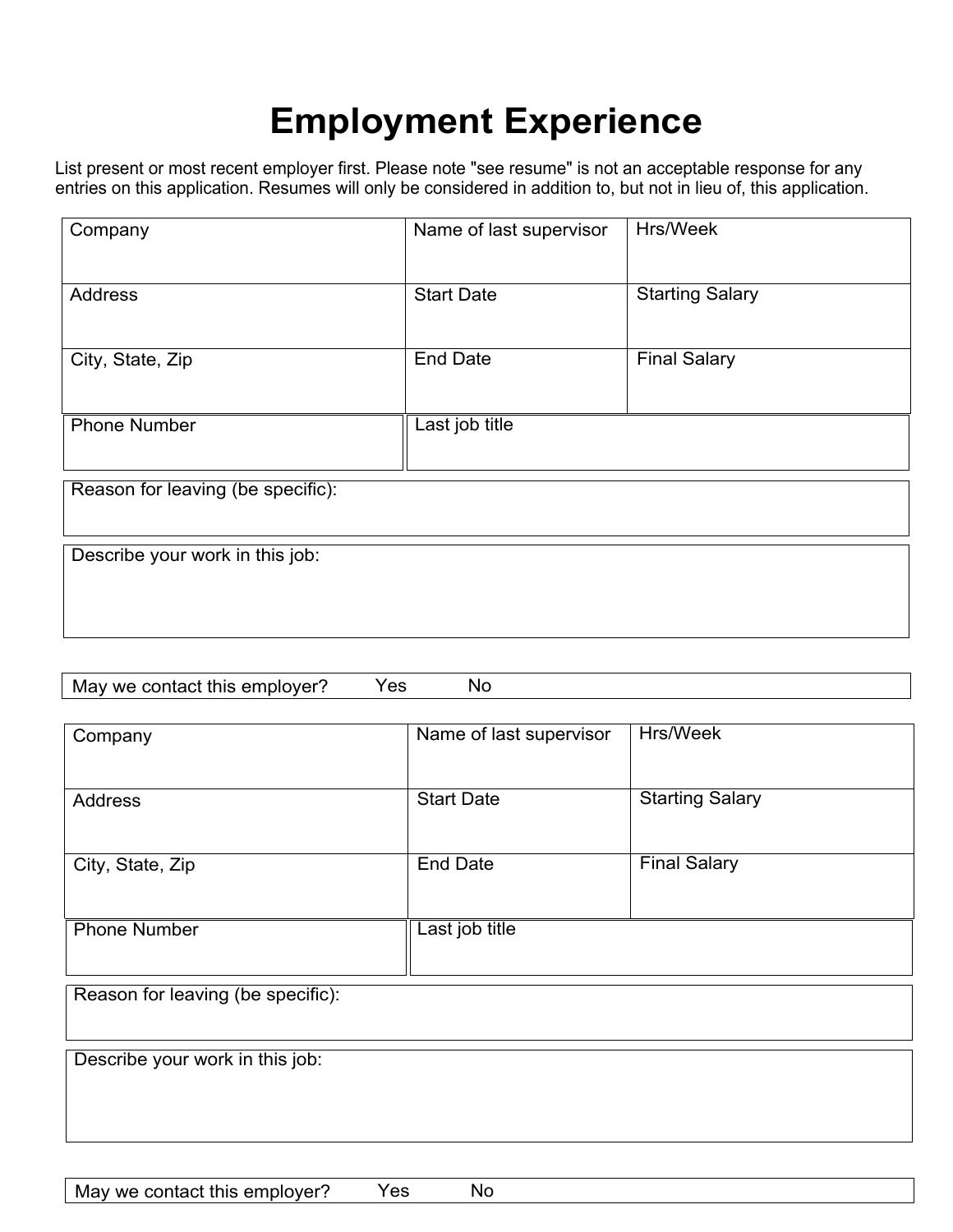### **Employment Experience Continued**

| Company                           | Name of last supervisor | Hrs/Week               |
|-----------------------------------|-------------------------|------------------------|
| Address                           | <b>Start Date</b>       | <b>Starting Salary</b> |
| City, State, Zip                  | <b>End Date</b>         | <b>Final Salary</b>    |
|                                   |                         |                        |
| <b>Phone Number</b>               | Last job title          |                        |
| Reason for leaving (be specific): |                         |                        |
| Describe your work in this job:   |                         |                        |
|                                   |                         |                        |
|                                   |                         |                        |

| IV.<br><b>We</b><br>$\cdot$ M $^{\prime}$ |        | IXI. |  |
|-------------------------------------------|--------|------|--|
| $\sim$<br>___<br>___                      | $\sim$ | . .  |  |
|                                           |        |      |  |

| Company                           | Name of last supervisor | Hrs/Week               |
|-----------------------------------|-------------------------|------------------------|
| Address                           | <b>Start Date</b>       | <b>Starting Salary</b> |
|                                   |                         |                        |
| City, State, Zip                  | <b>End Date</b>         | <b>Final Salary</b>    |
| <b>Phone Number</b>               | Last job title          |                        |
|                                   |                         |                        |
| Reason for leaving (be specific): |                         |                        |
|                                   |                         |                        |
| Describe your work in this job:   |                         |                        |
|                                   |                         |                        |

May we contact this employer? Yes No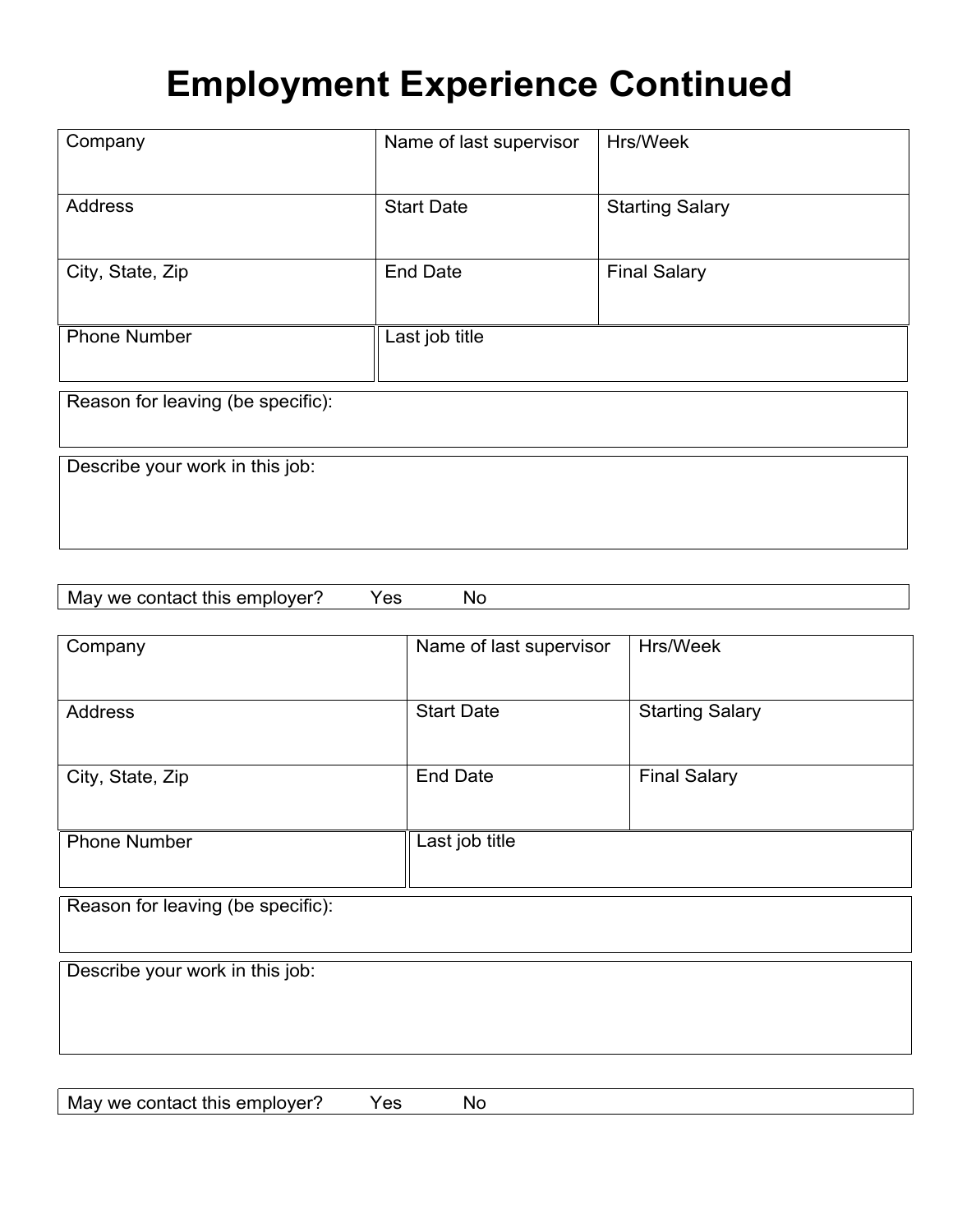### **Unsalaried Experience**

Describe any unsalaried or volunteer experience relevant to the position for which you are applying (you may exclude, if you wish, information which would reveal race, sex, religion, age, disability, or other protected status).

### **Military Experience**

Did you serve in the U.S. Armed Forces? Yes No

Describe your duties:

Do you wish to apply for Veterans' Preference points: Yes No

If you answered "yes," you must complete the enclosed application for Veterans' Preference points, and submit the application and required documentation to the City of Mahtomedi by the application deadline of the position for which you are applying.

# **Authorization**

I certify that all information I have provided in this application for employment is true and complete to the best of my knowledge. Any misrepresentation or omission of any fact in my application, resume or any other materials, or during any interviews, can be justification for refusal of employment, or if employed, will be grounds for dismissal, regardless of length of employment or when the misrepresentation or omission is discovered.

I acknowledge that I have received a copy of the job description summary for the position/s for which I am applying. I further acknowledge my understanding that employment with the City of Mahtomedi is "at will," and that employment may be terminated by either the City of Mahtomedi or me at any time, with or without notice.

With my signature below, I am providing the City of Mahtomedi authorization to verify all information I provided within this application packet, including contacting current or previous employers. However, I understand that if, in the Employment Experience section I have answered "No" to the question, "May we contact your current employer?," contact with my current employer will not be made without my specific authorization.

I further understand that criminal history checks may be conducted (after I have been selected for an interview, in the case of non-public safety positions) and that a conviction of a crime related to this position may result in my being rejected for this job opening. I also understand it is my responsibility to notify the City of Mahtomedi in writing of any changes to information reported in this application for employment.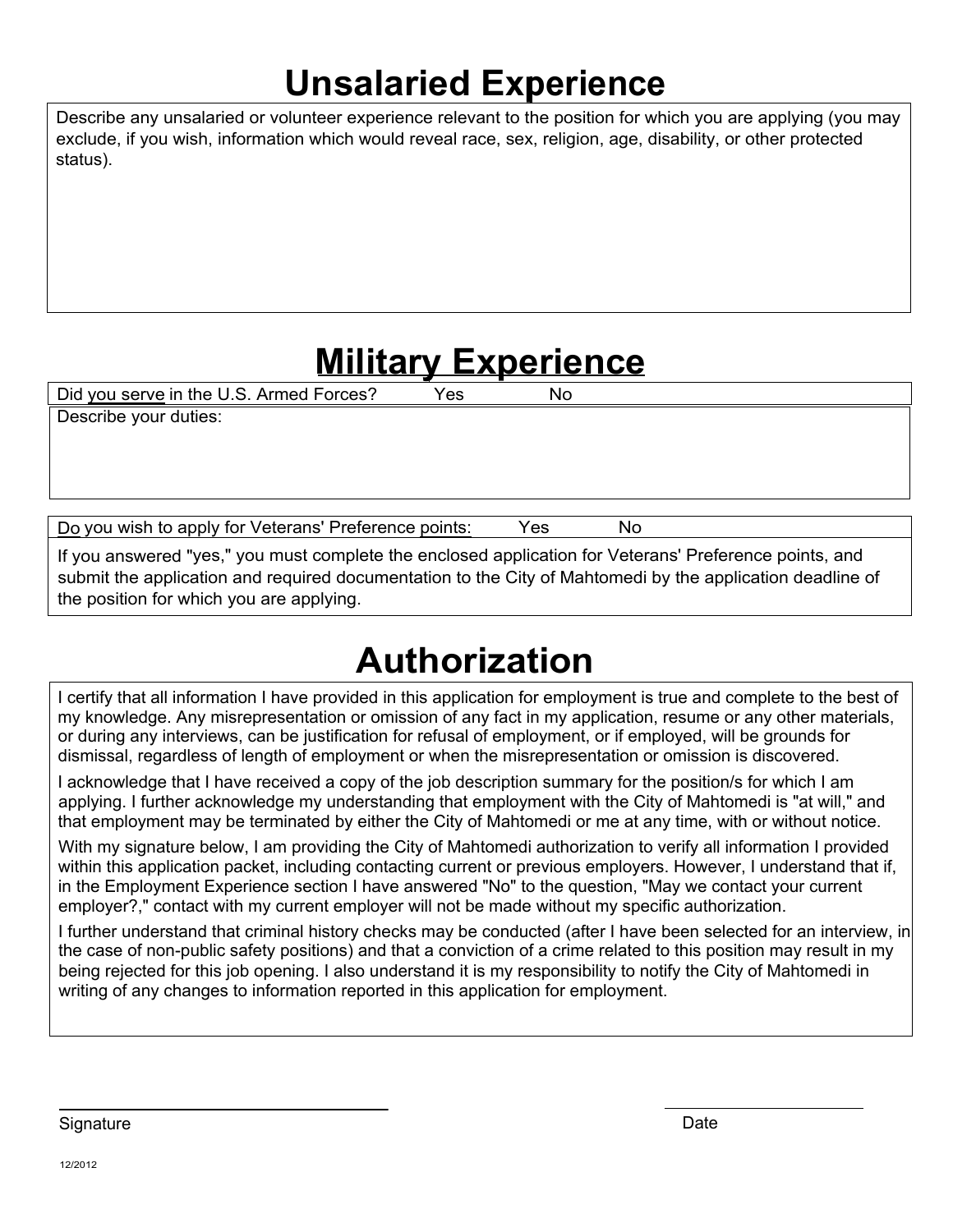### **Veterans' Preference**

#### COMPLETE THIS FORM ONLY IF YOU ARE CLAIMING VETERANS' PREFERENCE

#### NOTE: COPY OF "MEMBER COPY 4" VETERAN'S DD214, OR OTHER DOCUMENTATION VERIFYING SERVICE, MUST BE

ATTACHED

(Veteran is defined by Minn. Stat. § 197.447)

You must submit a PHOTOCOPY of your "Member Copy 4" of your DD214 or other documentation verifying service to substantiate the tull period called or ordered for federal, active duty and be a United services information requested on the form. Claims not accompanied by proper documentation will not be processed. For assistance in obtaining a copy of your "member Copy 4" of your DD214, or other documentation verifying service, contact your County Veterans' Service Office.

The City of Mahtomedi operates under a point preference system, which awards points to qualified veterans to supplement their application. Ten (10) points are granted to non-disabled veterans on open competitive examinations; Fifteen (15) points are awarded if the veteran has a service connected compensable disability as certified by the U.S. Department of Veterans Affairs (USDVA).

To qualify for preference for a competitive exam, you must have earned a passing score and been separated under honorable conditions from any branch of the armed forces of the United States after having served on active duty for 181 consecutive days, or by reason of disability incurred while serving on active duty, or after having served

States citizen or resident alien. Veteran's preference may be used by the surviving spouse of a deceased veteran, who died on active duty or as a result of active duty, and by the spouse of a disabled veteran who is unable to qualify because of the disability.

To qualify for preference on a promotional exam, a veteran must have earned a passing exam score and received a USDVA active duty service connected disability rating of 50% or more. For a promotional exam, a qualified disabled veteran is entitled to be granted five (5) points. Disabled veterans eligible for such preference may use the five points preference only for the first promotion after securing employment with the City of Mahtomedi.

Claims must be made on the form below and submitted with your application by the application deadline of the position for which you are applying. If the "Member Copy 4" DD214, or other documentation verifying service, is submitted to our office separate from this sheet, please attach a note with it indicating the position for which you are applying and your present address.

| Name (Last)      | (First) | (MI)    |       | Position For Which You Applied |                                         |           |
|------------------|---------|---------|-------|--------------------------------|-----------------------------------------|-----------|
|                  |         |         |       | Closing Date:                  |                                         |           |
| Address (Street) | (City)  | (State) | (Zip) | <b>Phone Number</b>            | Are you a US Citizen or Resident Alien? |           |
|                  |         |         |       |                                | YES                                     | <b>NO</b> |

#### VETERAN (10 points):

("Member Copy 4" of DD214 or DD215, or other documentation verifying service, must be submitted to receive points) Honorably discharged veteran Theorem No Yes No

#### DISABLED VETERAN (15 points):

("Member Copy 4" of DD214, or other documentation verifying service, and USDVA letter of disability rating decision of 10% or more must be submitted to receive points)

Percent of Disability:  $\frac{0}{0}$ 

Have you ever been promoted within the City of Mahtomedi employment? Yes No

#### SPOUSE OF DECEASED VETERAN (10 points or 15 if the veteran was disabled at time of death):

("Member Copy 4" of DD214 or DD215, or other documentation verifying service, photocopy of marriage certificate, spouse's death certificate and proof veteran died on or as a result of active duty must be submitted to receive points. You are ineligible to receive points if you have remarried or were divorced from the veteran).

Date of Death: Have you remarried? Yes No

### SPOUSE OF DISABLED VETERAN (15 points):

("Member Copy 4" of DD214 or DD215, or other documentation verifying service, and USDVA letter of disability rating decision of 10% or more must be submitted to receive points).

How does Veteran's disability prevent performance of a stated job "requirement?" Due to the veteran's service-connected disability the veteran is unable to qualify for this position because (be specific):

*AFFIDAVIT:* I hereby claim Veterans' Preference points for this examination and swear/affirm that the information given is true, complete and correct to the best of my knowledge. I hereby acknowledge that I am responsible to obtain the required Veterans' Preference verification documents and submit them to the City of Mahtomedi by the required application deadline.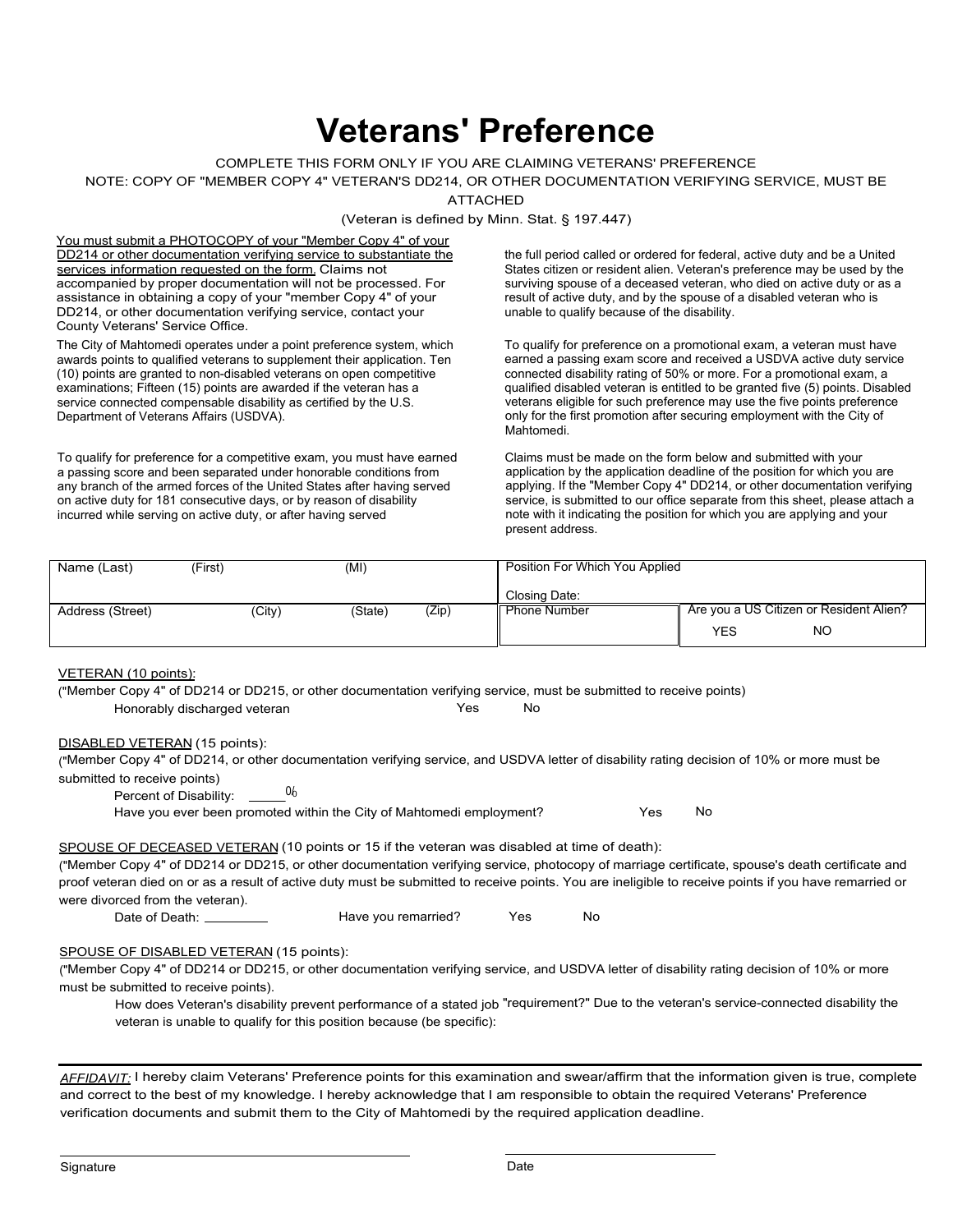### **Information Regarding Claiming Veterans' Preference**

Preference points are awarded to qualified veterans as defined by Minn. Stat. § 197.477, and to certain spouses of deceased or disabled veterans subject to the provision of Minn. Stat. §§ 197.447 and 197.455.

The veteran must:

- a) be a U.S. citizen or resident alien;
- b) have received a discharge under honorable conditions from any branch of the U.S. Armed Forces; AND have either:
	- 1. served on active duty for at least 181 consecutive days, or
	- ii. have been discharged by reason of service connected disability, or
	- iii. have completed the minimum active duty requirement of federal law, as defined by CFR title 38, section 3.12a, i.e., having fulfilled the full period for which a person was called or ordered to active duty by the United States President, or
	- iv. certified service and verification of "veteran status" granted under U.S. PL 95-202.

The information provided will be used to determine your eligibility for veterans' preference points. You are required to supply the following information:

1) Attach a copy of the "Member Copy 4" of your DD214 or DD215, or other documentation verifying service, This copy must state the nature of discharge; i.e., honorable, general, medical, under honorable conditions.

2) Decision that supports/verifies the fact that the injury was incurred while on, or as a result of, active duty service. Disability incurred while on, or as a result of, active duty for training purposes does not quality for disabled veteran preference per Minn. Stat. §§ 197.455 and 197.447. Disabled veterans must also supply a Military/United States Department of Veterans' Affairs Rating

3) A spouse of a deceased veteran, applying for preference points must supply their marriage certificate, the veteran's "Member Copy 4" DD214 or DD215, or other documentation verifying service, USDVA verification that veteran died on or as a result of active duty, a death certificate, verification of their marriage at the time of veteran's death, and that the spouse has not remarried.

Thank you for your military service and for your interest in employment with the City of Mahtomedi. Please contact our office at (651) 426-3344 or your local County Veterans' Service Office, if you have any questions regarding veterans' preference.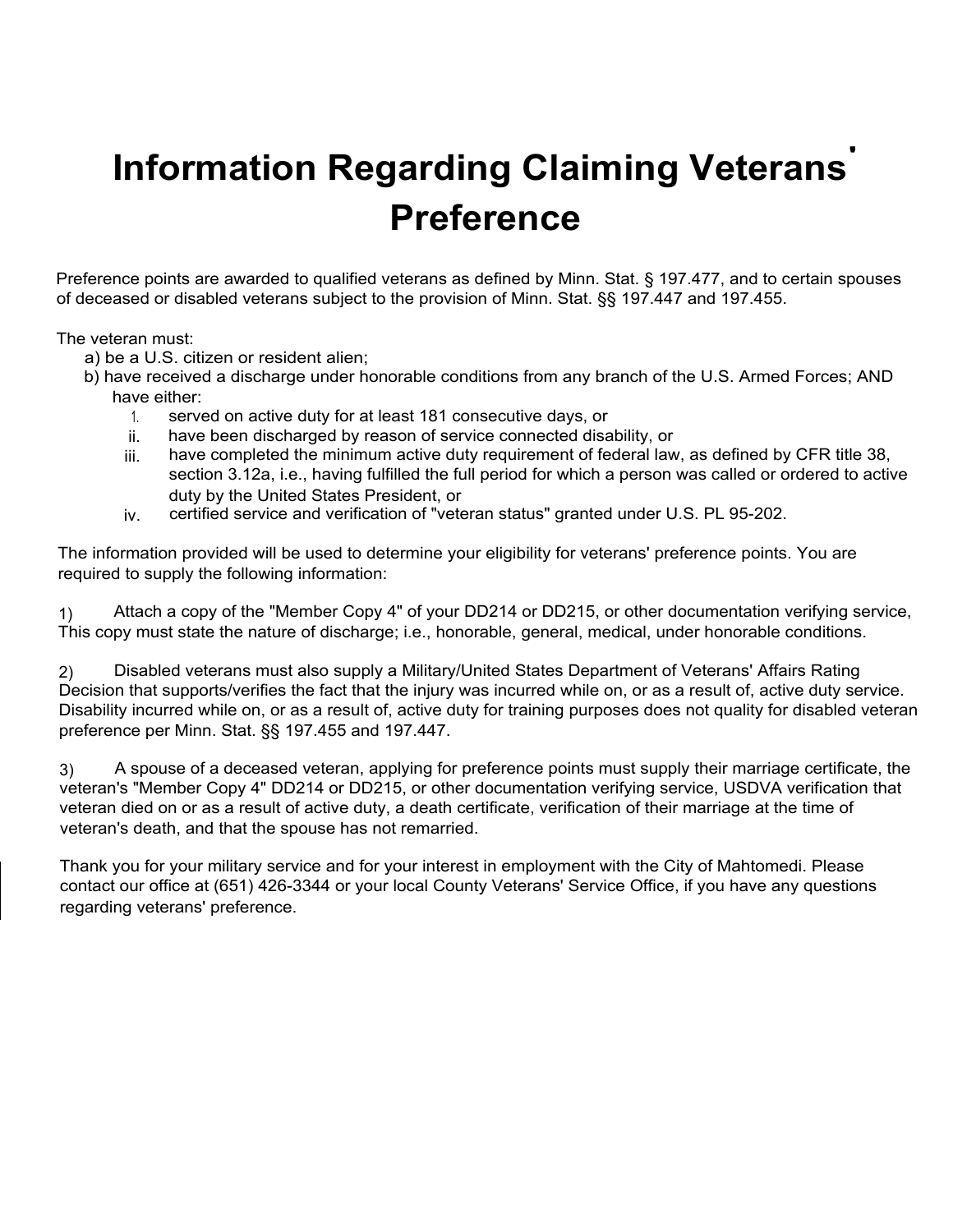## **Equal Employment Opportunity Information**

The information asked of you will be used to evaluate our overall efforts in reaching all segments of the population. The following information is VOLUNTARY and CONFIDENTIAL. This information is NOT A PART of the application file and is REMOVED from the application when received by our office. The City of Mahtomedi appreciates your cooperation in our efforts to ensure affirmative action and equal opportunity.

| Position(s) for which you are applying:                                                                                                                                                                                                                                                                                                                 |
|---------------------------------------------------------------------------------------------------------------------------------------------------------------------------------------------------------------------------------------------------------------------------------------------------------------------------------------------------------|
| Gender:<br>Male<br>Female                                                                                                                                                                                                                                                                                                                               |
| With which racial/ethnic group do you identify?                                                                                                                                                                                                                                                                                                         |
| $\Box$ Black or African American                                                                                                                                                                                                                                                                                                                        |
| $\Box$ Hispanic or Latino                                                                                                                                                                                                                                                                                                                               |
| $\Box$ American Indian or Alaskan Native through Tribunal affiliation or community recognition                                                                                                                                                                                                                                                          |
| $\Box$ Caucasian/White                                                                                                                                                                                                                                                                                                                                  |
| $\Box$ Asian                                                                                                                                                                                                                                                                                                                                            |
| $\Box$ Native Hawaiian or other Pacific Islander                                                                                                                                                                                                                                                                                                        |
| $\Box$ Two or more races                                                                                                                                                                                                                                                                                                                                |
| Disability status, defined as:                                                                                                                                                                                                                                                                                                                          |
| 1) Has a physical or mental condition that substantially or materially limits a major life activity<br>(such as walking, talking, seeing, hearing or learning);<br>Has a history of a disability (such as cancer that is in remission);<br>2)<br>Is regarded as having such an impairment.<br>3)<br>Do you claim disability status?<br>No<br><b>Yes</b> |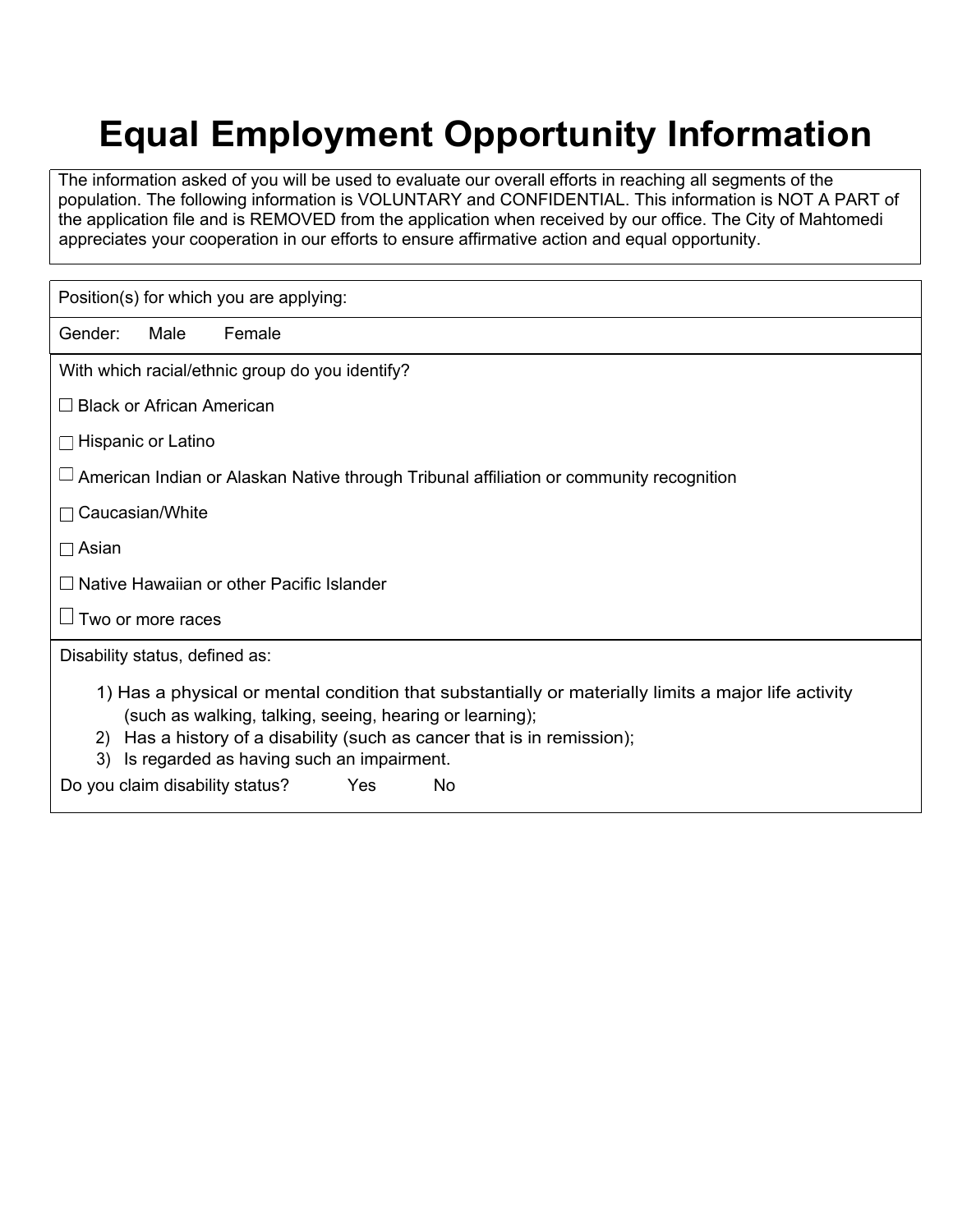# **Applicant Data Practices Advisory**

The Minnesota Government Data Practices Act (Minn. Stat. §§ 13.01 — 13.90) includes two sections affecting applicants seeking employment with the City of Mahtomedi. First, under "Rights of Subjects of Data" (Minn. Stat. § 13.04), when an applicant is asked to provide information about him/herself, the City must advise you of:

- The purpose and intended use of the data;
- Whether you may refuse or are legally required to supply the requested data;
- Any known consequences arising from your supplying or refusing to supply the data; and
- The identity of other persons or organizations authorized by State of Federal law to receive the data you provide.

Second under "Personnel Data" (Minn. Stat. §13.43) the following data on you as an applicant for employment by a public agency is automatically public:

- Your veteran's status;
- Your job history;
- Your education and training;
- Your relevant test scores;
- Your rank on our eligibility list; and
- Work availability.

As an applicant, your name is considered private until you are certified as eligible for appointment to a position or are considered by the appointing authority to be a finalist for a position in public employment.

If you are hired, the following additional data about you will be considered public information:

- Your name;
- Your employee identification number (which is not your Social Security number);
- Your actual gross salary, contract fees, salary range, and actual gross pension;
- The value and nature of employer paid benefits:
- The basis for and the amount of any added remuneration, including expense reimbursement, in addition to your salary;
- You job title, bargaining unit (if applicable) and job description;
- The dates of your first and last employment with us; The status of any written complaints or charges against you while you work for the City of Mahtomedi, regardless whether or not they have resulted in disciplinary action, the final disposition of any disciplinary action and supporting documentation;

You work location and work telephone number;

• Your education and training background; Work-related continuing education;

Honors and awards you have received;

Payroll timesheets or other comparable data that are only used to account for your works time for payroll purposes: except to the extent that release of time sheet data would reveal employee's reasons for the use of sick or other medical leave or other non-public data; Your previous work experience;